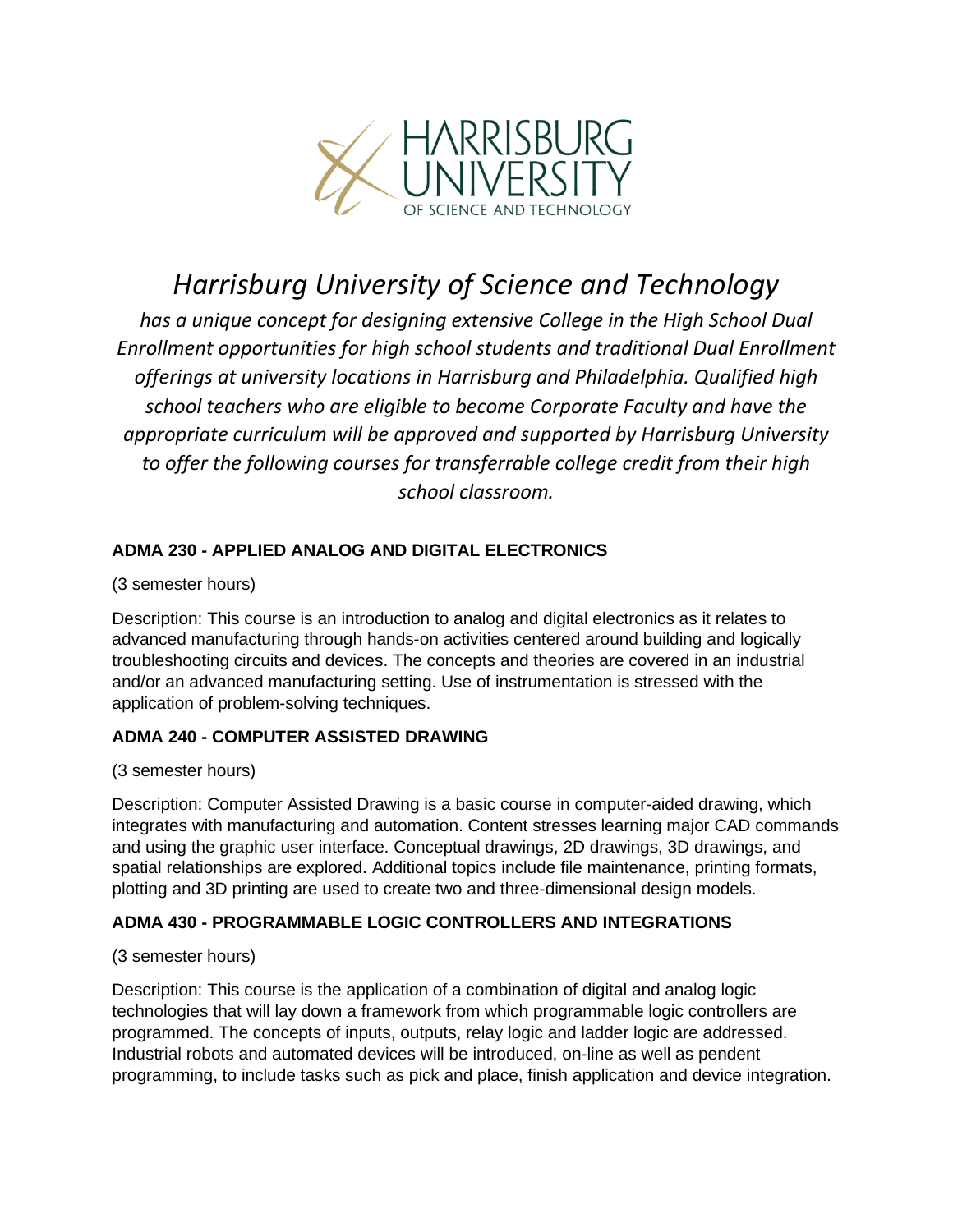# **BIOL 102 - GENERAL BIOLOGY**

### (3 semester hours)

Description: This course introduces the student to the major themes of biology, including properties of living organisms, comparison of eucaryotes vs. prokaryotes, patterns of inheritance, the central dogma, mitosis and meiosis, the diversity of life in both plants and animals, classification of organisms, evolution, metabolism, photosynthesis, cell structures, basic structure of the body, infectious disease, the Hardy-Weinberg principle, biodiversity, ecosystems, and the biosphere. A broad understanding of biology and living organisms in the biosphere is developed through hands-on, multimodal engaged learning opportunities in both the classroom and the companion laboratory component.

# **BIOL 103 - GENERAL BIOLOGY LABORATORY**

(1 semester hour)

Description: Companion laboratory component that demonstrates the major themes of biology presented in BIOL 102.

# **BTEC 105 - THE ART OF GENES AND FUSION**

(3 semester hours)

Description: The student is introduced to molecular concepts regarding DNA, genes, proteins, and chromosome mapping to describe the importance of biotechnology to help combat human diseases and disorders. The student examines links between diseases and genes, such as leukemia and cancer. Lastly, the student will use case studies and contemporary topics in biotechnology and genetic engineering to understand the significance of gene manipulation in technology development.

# **BTEC 170 - INTRODUCTION TO BIOTECHNOLOGY**

(3 semester hours)

Description: Biotechnology explores biological processes to produce raw materials, foodstuffs, and medical treatments for use by humans. The industry is key for generating income worldwide and feeds into the pharmaceutical, textile, food and agricultural industries. The course centers on three main goals: 1) to understand the biological processes involved in biotechnology methods; 2) to identify and criticize the benefits and drawbacks of current methods; and 3) to review new emerging technologies that focus on ecological solutions.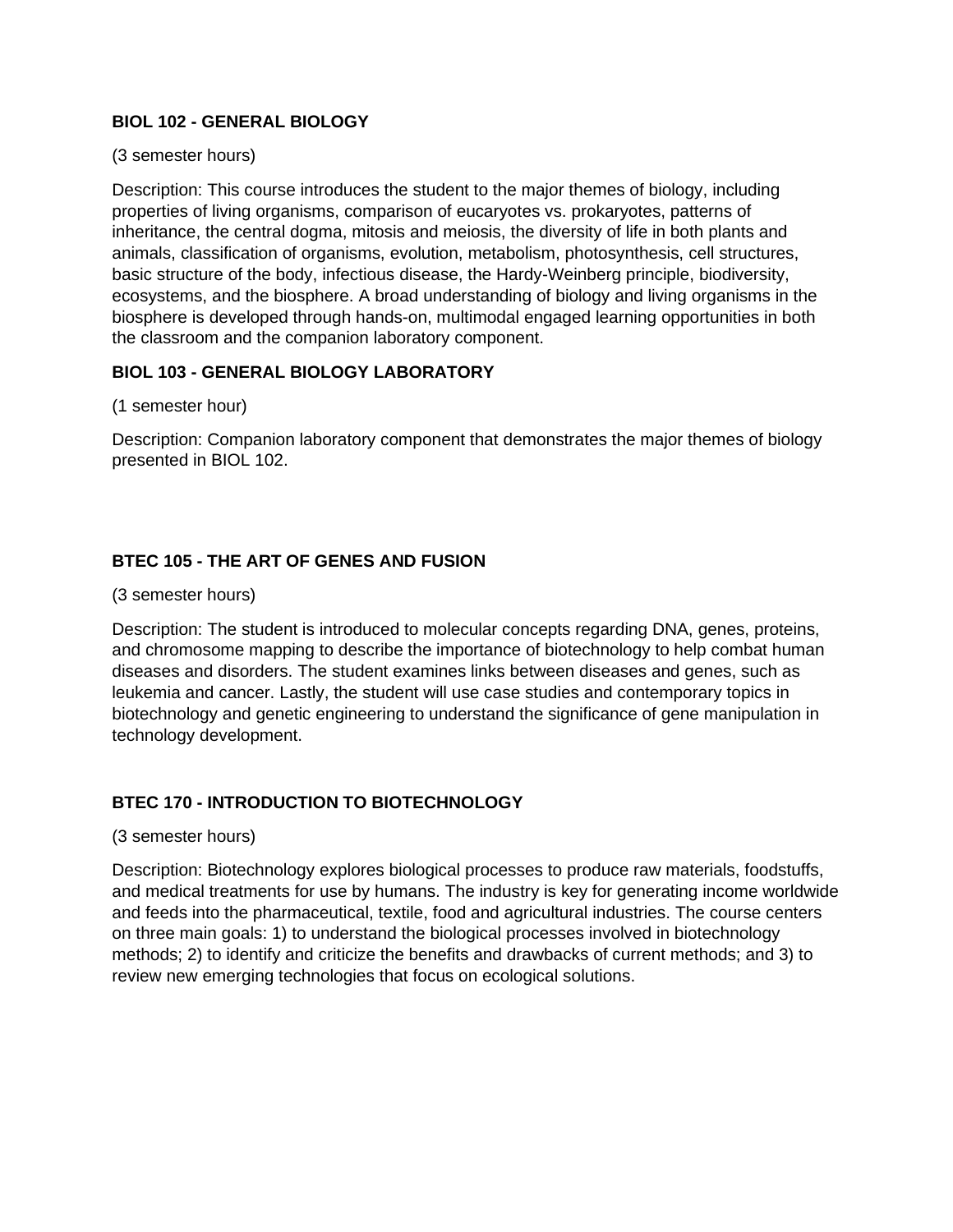# **BTEC 210 - FOOD AND NUTRITION**

#### (3 semester hours)

Description: This course provides an overview of the diet and nutritional requirements of protein, energy, whole grains, major vitamins and minerals and other food groups that are determinants of health and diseases in human populations. The sources, recommended intake, role of major nutrients, and metabolism are explored, in addition to case studies that address the impact of nutrition on human growth and development of chronic or acute diseases (i.e. cancer, diabetes, heart disease, etc.).

# **CHEM 151 - GENERAL CHEMISTRY I LECTURE**

(3 semester hours)

Description: This course provides a general introduction to atoms and molecules, stoichiometry, states of matter, solutions, reactions, kinetics and equilibrium which serve as a prerequisite for advanced courses. Three hours of lecture, three hours of laboratory per week.

# **CHEM 152 - GENERAL CHEMISTRY I LABORATORY**

(1 semester hour)

Description: Companion laboratory component that illustrates the general introduction to atoms and molecules, stoichiometry, states of matter, solutions, reactions, kinetics and equilibrium which serve as a prerequisite for advanced courses. Three hours of lecture, three hours of laboratory per week. Offered

# **CHEM 161 - GENERAL CHEMISTRY II**

(3 semester hours)

Description: A study of chemical principles including acid/base chemistry, bonding, thermodynamics and electrochemistry. Three hours of lecture, three hours of laboratory per week.

# **CHEM 162 - GENERAL CHEMISTRY II LABORATORY**

(1 semester hour)

Description: Companion laboratory component that illustrates the study of chemical principles including acid/base chemistry, bonding, thermodynamics and electrochemistry. Three hours of lecture, three hours of laboratory per week.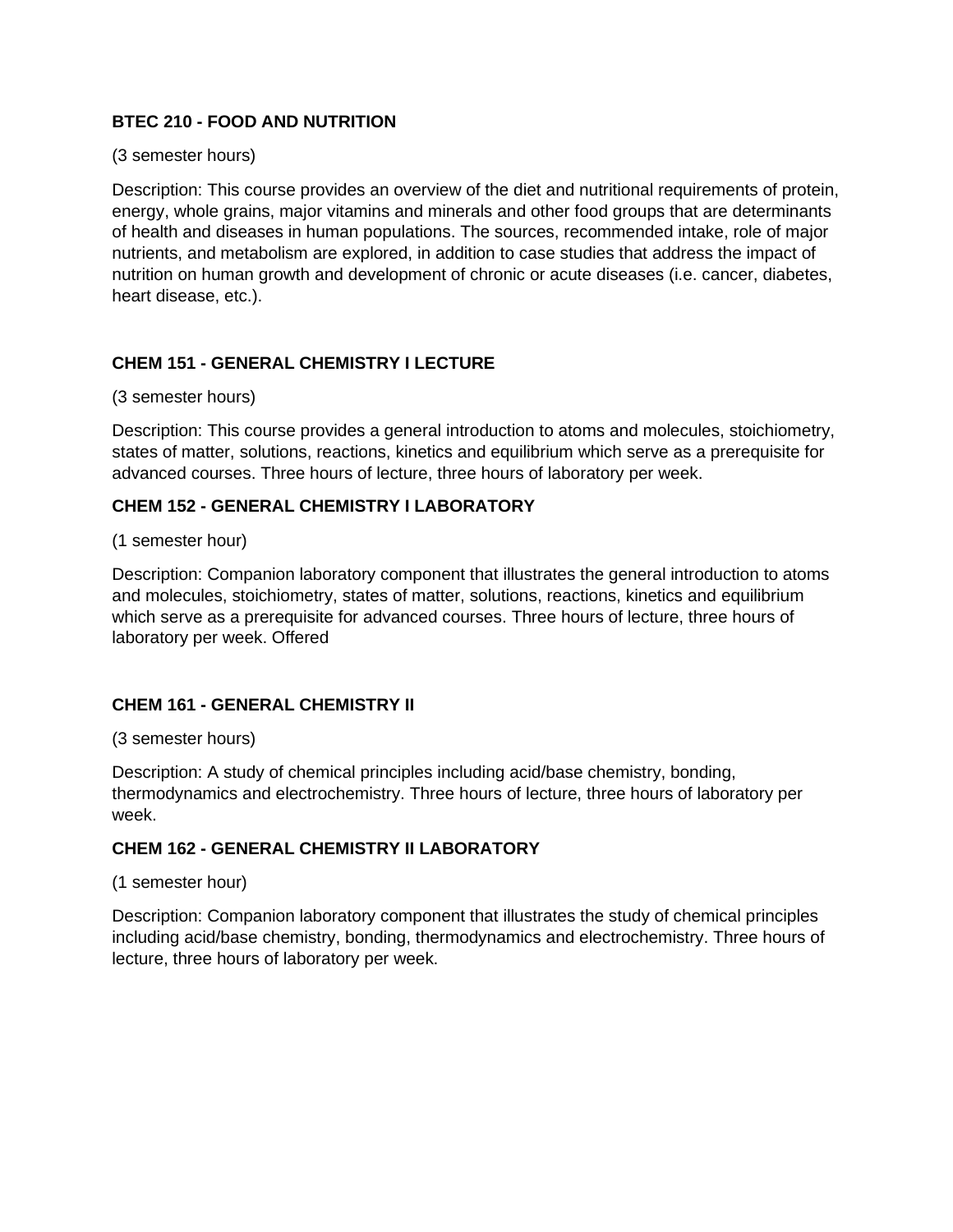# **CISC 103 - INTRODUCTION TO COMPUTERS & INFORMATION SCIENCES**

### (4 semester hours)

Description: This course serves as an introduction to computing and information systems. It uses both lecture and laboratory practice to introduce the student to the use of computers to solve problems. The student is presented the techniques, concepts, analysis, and reports on experiences and technologies and trends. This includes the concepts of hardware, software, networking, computer security, programming, database, e-commerce, decision support systems, and other emerging technologies. The student is introduced to techniques that search, evaluate, validate, and cite information found online. Widely used applications including word processing, spreadsheets, databases, presentation, and web development software are also studied.

# **CISC 120 - PROGRAMMING I**

(4 semester hours)

Description: This course introduces the concepts and techniques of computer programming. Emphasis is placed on developing the student's ability to apply problem-solving strategies to design algorithms and to implement these algorithms in a modern, structured programming language. Topics include fundamental programming constructs, problem solving techniques, simple data structures, Object- Oriented Programming (OOP), program structure, data types and declarations, control statements, algorithm strategies and algorithm development.

# **COMM 110 - SPEECH**

#### (3 semester hours)

Description: This course builds on the skills acquired in ENGL 105 or ENGL 106. The student continues to study the process of effective communication, based on an understanding of purpose and audience using speaking techniques such as enunciation and modulation. The student builds an understanding of the basic skills needed to communicate across disciplines.

# **ENGL 105 - COLLEGE COMPOSITION**

#### (3 semester hours)

Description: This first-year composition course is an introduction to college-level writing strategies. By reading various writing styles and genres, the student will contemplate how purpose and audience guide the writing process. Writing assignments are to be completed according to a deadline with a goal of improving style, grammar, and diction.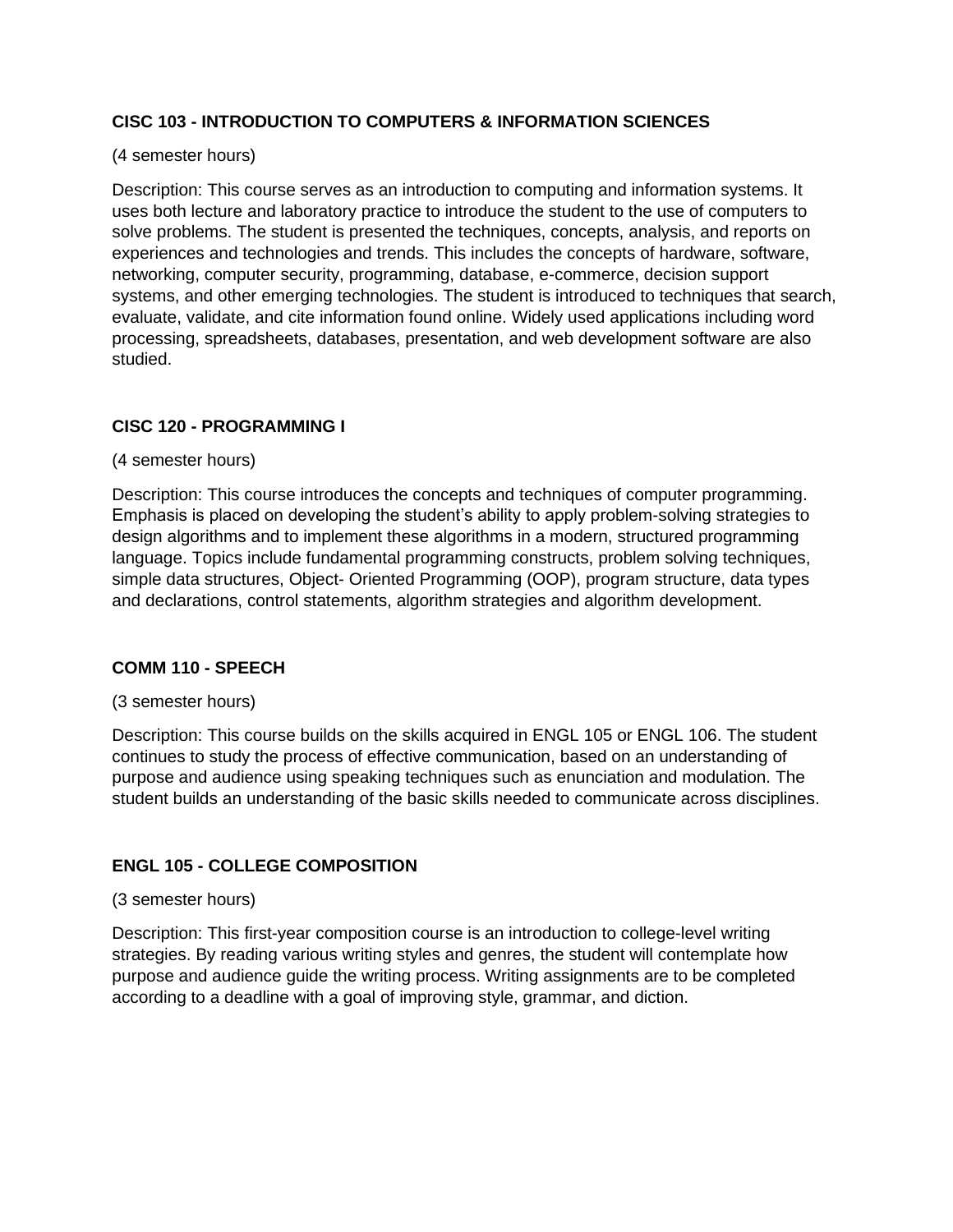# **ENVS 101 - INTRODUCTION TO ENVIRONMENTAL SCIENCE**

#### (4 semester hours)

Description: Environmental science is the study of natural ecosystems, human impacts on the environment, and sustainable management of the Earth's resources. Processes of the physical and biological environment are used as a basis for consideration of current environmental topics. Other areas covered include energy consumption and global warming, water and air pollution, waste management, impacts of deforestation on biodiversity, and other environmental changes occurring on a global scale. Three hours of lecture, three hours of laboratory per week.

# **ENVS 104 - OUR OCEAN WORLD**

#### (3 semester hours)

Description: This course investigates the historical, geological, physical, chemical, and biological characteristics of the ocean environment. The basic language of marine science, and its underlying principles, are explored. The student pursues an understanding of the underwater history of the plant and the importance of the sciences, including the scientific method of research.

# **FORS 125 - FORENSIC SCIENCE**

#### (3 semester hours)

Description: This course explores the science and art of forensic investigations and the identification, proper collection and recognition of evidence. The student looks at a variety of specialty areas such as firearms, tool marks, fiber tracing, hair paint, toxicology and photography. Crime scenes are explored using critical thinking skills to produce alternative strategies by thinking creatively. Experts in forensics are guest presenters. Fundamentals of the science behind the crime are explored. Case studies are presented as group projects and the student is expected to provide several scenarios and evidence for alternative conclusions.

# **FORS 270 - CRIME SCENE INVESTIGATION**

#### (3 semester hours)

Description: This is a fundamental course in forensic death investigations. The areas of specialized focus include the causes, manner, physical circumstances, and mechanisms of both natural and unnatural deaths. Death scenes are examined, and investigations reviewed, with evidence pertaining to how people die. In addition, the course looks at the various legal considerations and methods germane to concluding equivocal death determinations.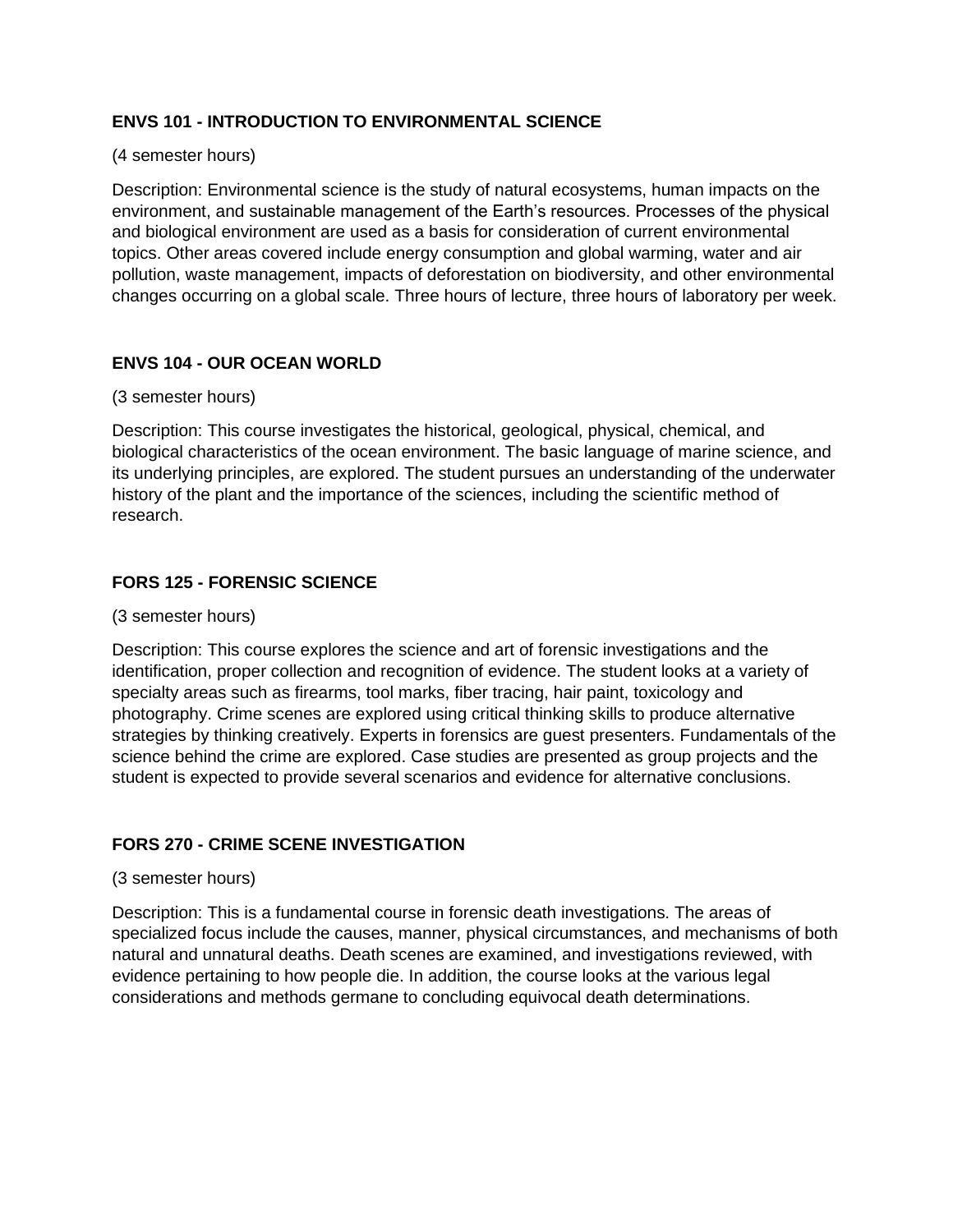# **GSTC 106 ST**

(2 semester hours)

This course will contain the content required to pass the FAA exam, which includes topic area modules related to Remote Pilot Certification knowledge and an overview of common Geospatial Technology applications of drones, such as mapping and multispectral sensing. Numerous field days will be included to provide hands-on drone flying experiences and piloting principles. It is expected that the students will be prepared to pass the FAA Part 107 Remote Pilot Certification exam at the end of the course. In addition to certification knowledge and geospatial applications, students will be introduced to aspects of starting a drone business and the pathways to careers in manned aircraft and airport operations.

*This initial offering will be a Train the Teacher effort to prepare High School Teachers to*  deliver the content as a College in the High School (CiHS) course for Harrisburg *University credits.*

# **GSTC 140 - INTRODUCTION TO GIS**

(4 semester hours)

Description: This course focuses on the first of three primary Geospatial Technologies, Geographic Information Systems, but also introduces the student to Remote Sensing and Global Positioning Systems (GPS). The course includes both lecture on concepts and applications as well as laboratory exercises designed to develop the student's abilities in core GIS functionality. GIS exercises include spatial data capture, storage, query, analysis display and map output using the industry standard, ArcGIS software. Practical applications of GIS to areas such as environmental analysis, land use planning, emergency management and fundamental mapping techniques. The student finishes the course by completing a custom mapping project on a topic of interest.

# **IMED 105 - INTRODUCTION TO GAME MODDING**

(2 semester hours)

Description: Many video game companies are actively promoting "modding" (the modification of) existing video games, a trend sweeping the industry. This course is a mix of game design and game play. Skills needed to create maps, import models, and mod nearly every aspect of the game experience are taught. Once completed, the student leaves with the latest tips and tricks to begin a career path in game design and development.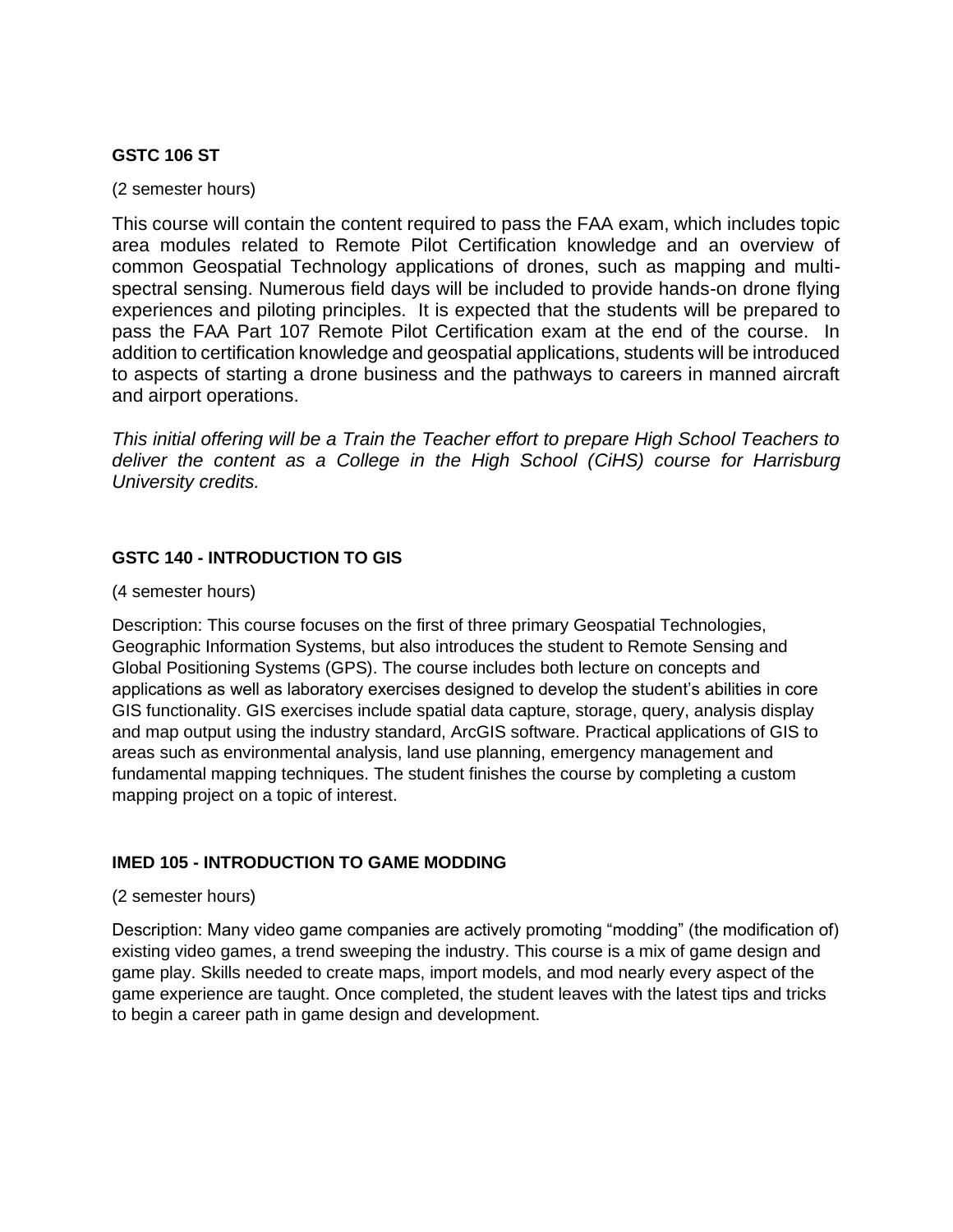# **IMED 110 - INTRODUCTION TO DIGITAL DESIGN**

#### (2 semester hours)

Description: Digital design introduces the essentials of visual computing, graphics, web technologies, and the design disciplines (graphic, information, game, social, and interactive) to the student interested in interactive media. Emphasis is placed on image manipulation, HTML/CSS design, crafting interactive experiences, and 3D modeling. By reviewing these fields of interest, the student is more prepared to choose a focus for continued study.

# **IMED 170 - VISUAL DESIGN FUNDAMENTALS**

#### (3 semester hours)

Description: This course introduces the basic concepts of design or print and time-based digital media. The principles of composition and color theory, and how these are affected by movement, duration and display, are covered. Vector and bitmap manipulation tools are explored in relation to graphic production across the design fields.

# **IMED 250 - VIDEO PRODUCTION I**

# (2 semester hours)

Description: This course explores the fundamental theory and practice of creating digital media. The course also prepares the student for creative expression and technology application in all aspects of media for effective message communication, whether it is for a specific product, a game or entertainment site, instruction, or eCommerce. New and emerging digital media tools are used to create, store, transmit and sell products and services. The student employs these new skills to develop portfolio-ready pieces.

# **IMED 251 - VIDEO PRODUCTION II**

# (2 semester hours)

Description: This course builds on digital video production skill development. The student uses visual design principles, motion graphics, sound design, and creative camera techniques and editing to produce client-based projects. This course also includes considerable training on the use of studio equipment, including its care and maintenance.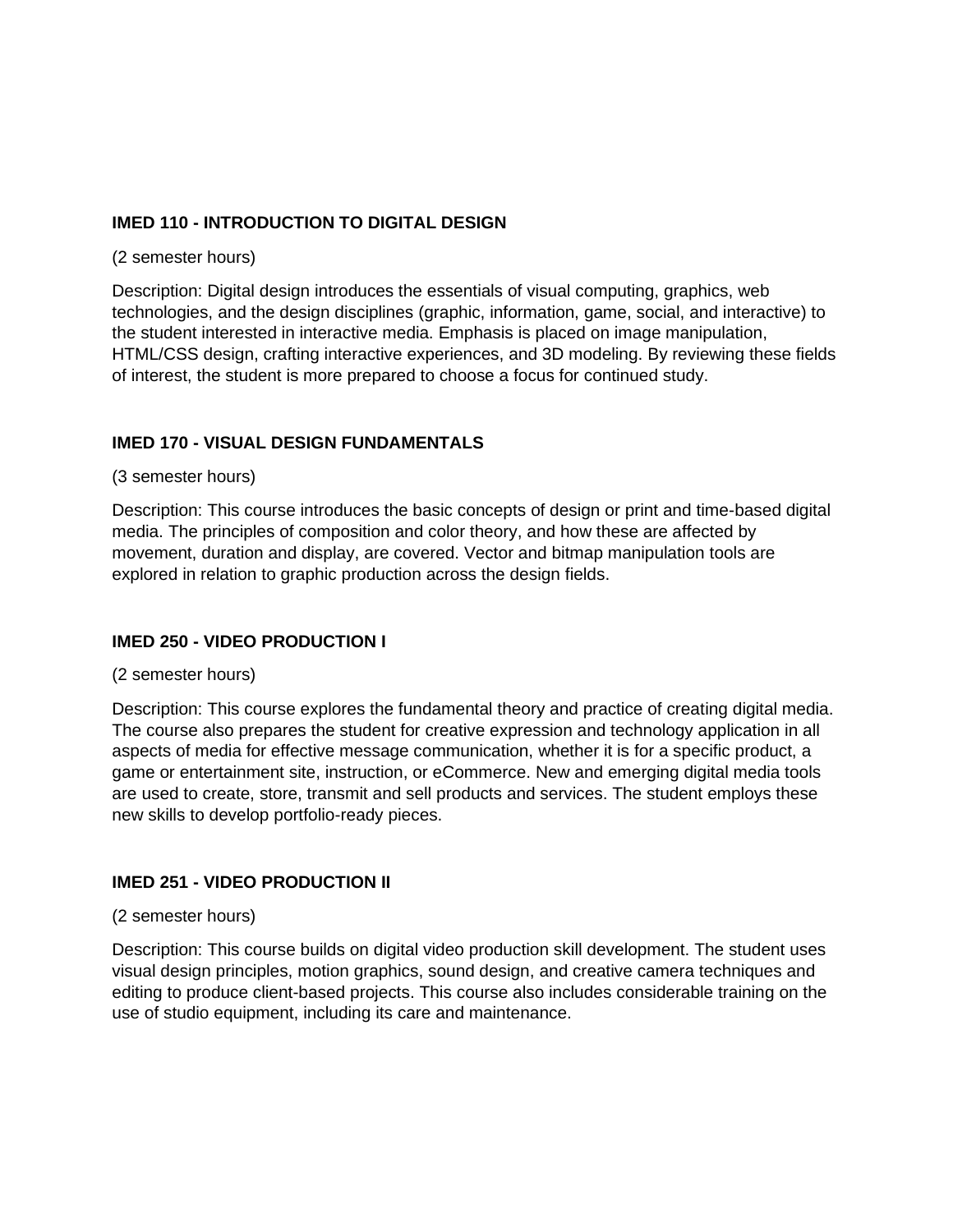# **IMED 255 - AUDIO PRODUCTION**

#### (3 semester hours)

Description: Audio production can make or break media-based projects. Understanding how sound is created, recorded, processed, and managed in digital formats is at the heart of crafting interactive experiences. This course is designed as an introduction to computer-based recording, editing, mixing and production of sound. A software purchase is required.

# **IMED 350 - DIGITAL PHOTOGRAPHY**

#### (3 semester hours)

Description: This course is designed to introduce three major components of digital photography; camera mechanics, image composition and digital photo editing. The student is expected to confidently control the photographic process and produce a portfolio of work that has been carefully imagined, executed, edited, and presented. A digital SLR camera and Adobe Creative Cloud license are required for this course.

# **ISIT 140 - INTRODUCTION TO INFORMATION SYSTEMS**

#### (3 semester hours)

Description: Businesses rely on data-driven information to thrive and succeed. Information systems provide the means and the medium to collect, store, safeguard, retrieve, share, analyze, and present the data; therefore, information systems play an important role in our modern world. Almost all services ranging from banking to travelling to complex healthcare applications exploit information systems for data manipulations. In this course, the core concepts of any information system, namely people, processes, and technology, are discussed, and their social and organizational roles are explored. In this course, an overview of fundamental concepts of information systems, definition of key terms and current trends, the role and importance of information and information systems for businesses and management, social and organizational implications, along with some applications of information systems are explored and discussed through lectures and case studies.

# **MATH 120 - COLLEGE ALGEBRA**

# (3 semester hours)

Description: This course is designed for the student with an elementary knowledge of algebra. Topics include properties of real numbers, problem-solving using equations and inequalities, algebraic functions, graphing, systems of equations and inequalities, polynomial functions and graphs, exponents and radicals, the binomial theorem, zeros of polynomials, inverse functions, and applications and graphs. Free on-line graphing and calculating utilities are used in lieu of a graphing calculator. This course meets a total of 4 hours per week to permit active learning activities each week driven by student interests or needs.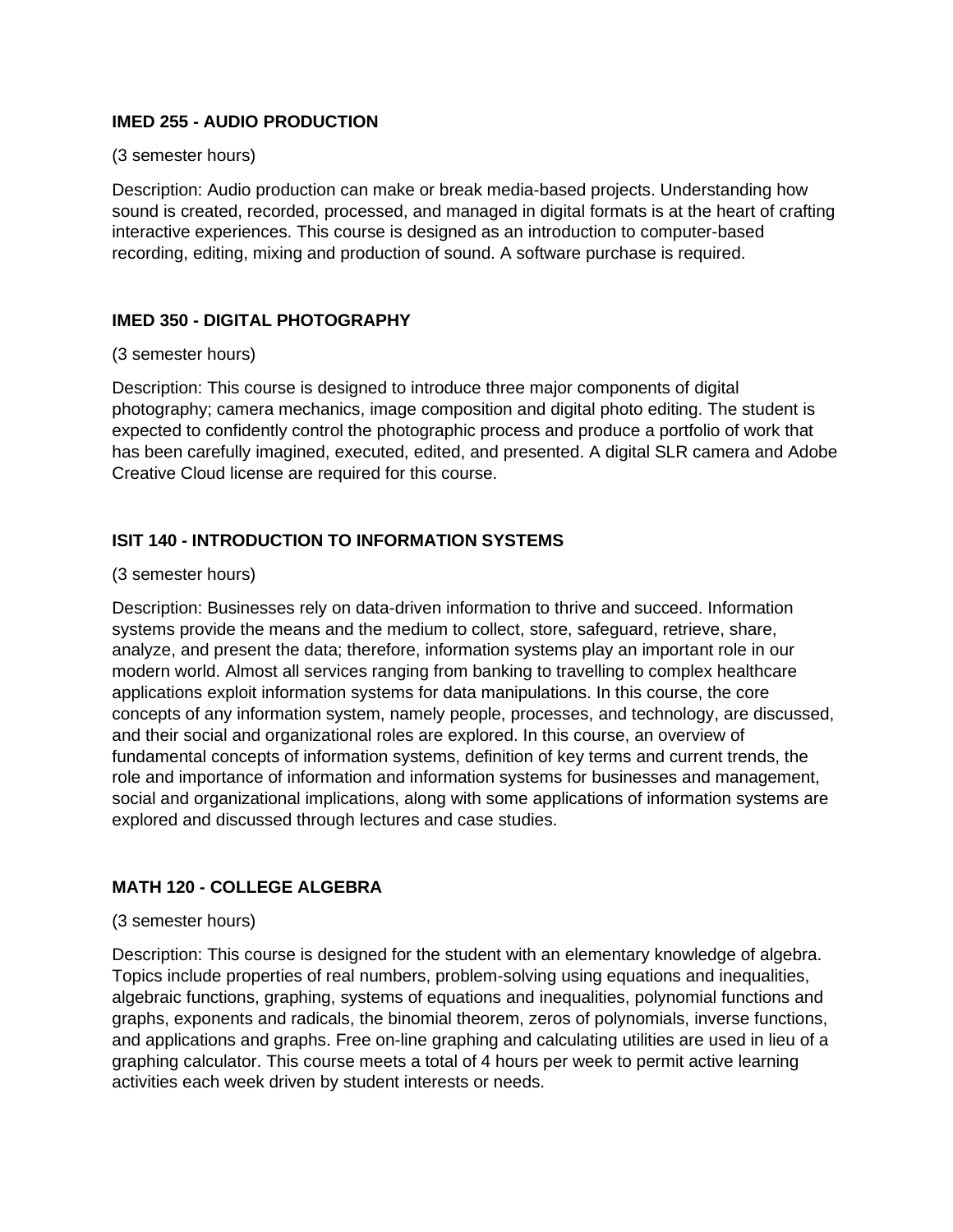# **MATH 210 - DISCRETE MATHEMATICS I**

#### (3 semester hours)

Description: This course provides the student with an understanding of multiple mathematical concepts and methods which shape the foundation of modern information science in a form that is relevant and useful. Discrete mathematics plays a fundamental role for computer science, which is similar to that played by calculus for physics and engineering. Many concepts in computer science are best understood from a perspective that requires expertise with mathematical tools and certain reasoning skills associated with mathematical maturity. The topics covered draw on current material from several mathematical disciplines: graph theory, mathematical logic, and set theory.

# **MATH 220 - CALCULUS I**

# (3 semester hours)

Description: This course introduces techniques to evaluate limits and covers continuity, special trigonometric limits, absolute value limits and differentiation of algebraic, trigonometric, and logarithmic functions. The course explores intermediate value theorem, mean value theorem, and extreme value theorem. Other topics for exploration are application and formal definition of derivative average rate of change versus instantaneous rate of change, velocity, and the introduction of the definite integral and its applications. A graphing calculator is required for this course.

# **MATH 280 - INTRODUCTORY STATISTICS**

# (3 semester hours)

Description: This course covers elementary topics from the probability and statistics of both discrete and continuous random variables. Topics include independence and dependence, mean, variance and expectation, and distributions of random variables. Statistics is applied to hypothesis testing. This course provides the student with a broad, general knowledge and understanding of statistics. The emphasis of this course is on the utility and practical application of statistics rather than on the mathematical derivation of statistical principles.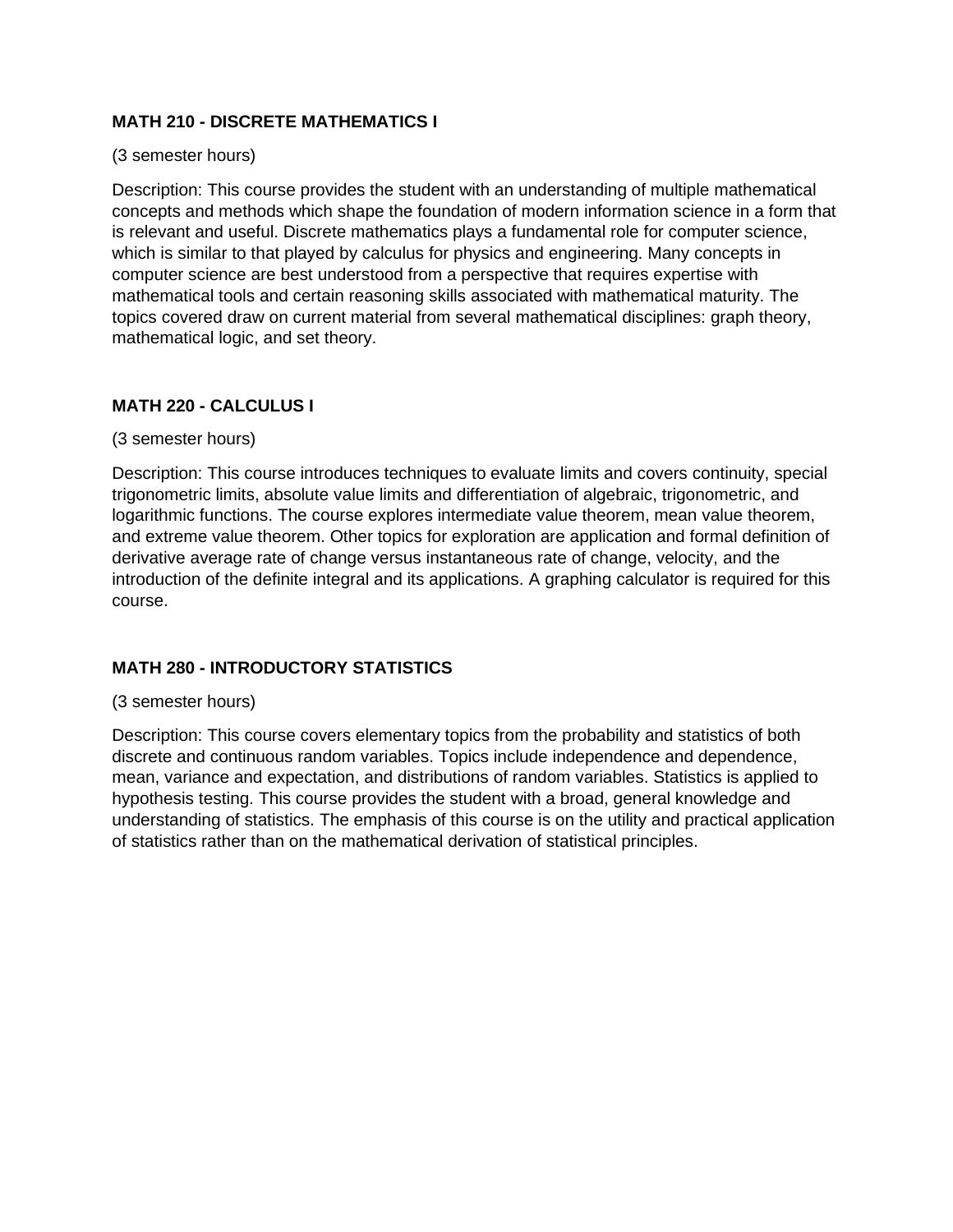# **MEBA 110 - INTRODUCTION TO BUSINESS AND ENTREPRENEURSHIP**

## (3 semester hours)

Description: The goal of this course is to introduce entrepreneurship concepts by providing insight into entrepreneurial processes-from finding and evaluating good business opportunities to new venture start-up and growth issues-and entrepreneurial behavior, a critical success factor in new venture creation. The student is taught how businesses are structured and study data from business operations. The student will analyze and evaluate business data to make decisions. The student practices how to use spreadsheets for analysis to make informed decisions, use written communication to justify those decisions, and deliver oral presentations to communicate those decisions.

# **MEBA 201 - INDEPENDENT STUDY**

# (1 to 4 semester hours)

Description: This course is designed for the student who demonstrates an interest in an area of study not offered or who wishes to pursue a discipline in greater depth than possible through existing courses. An independent study counts as an elective and may not be used for accelerated or remedial credit. A learning contract between the student and instructor defines the responsibilities of the parties and specifies the learning objectives and standards for successful completion of the project. A calendar of meeting times and deadlines shall be a part of that contract.

# **MEBA 210 - INTRODUCTION TO INTERNET AND WEB TECHNOLOGIES**

# (3 semester hours)

Description: The main objective of this course is to introduce the current as well as emerging Internet and Web technologies that enable and drive the modern enterprises. The student is exposed to the key building blocks (enterprise applications, computing platforms, databases, and networks) of the modern Internet-Web infrastructure. Through experiments and examples, the main ideas of the Internet, the ISPs, wireless networks, Classical Web, Semantic Web, XML, Web 2.0, social networking, wireless web, and mobile apps are explained. The course exposes the student to the main aspects of web-based software development processes through simple hands-on projects. The student is introduced to the basic software concepts by developing simple web sites by using HML5 and CSS3 and then using JavaScript, Java applets, XML and XSL to introduce more sophisticated features. The student also has an opportunity to develop a simple web portal that involves simple database queries by using SQL.